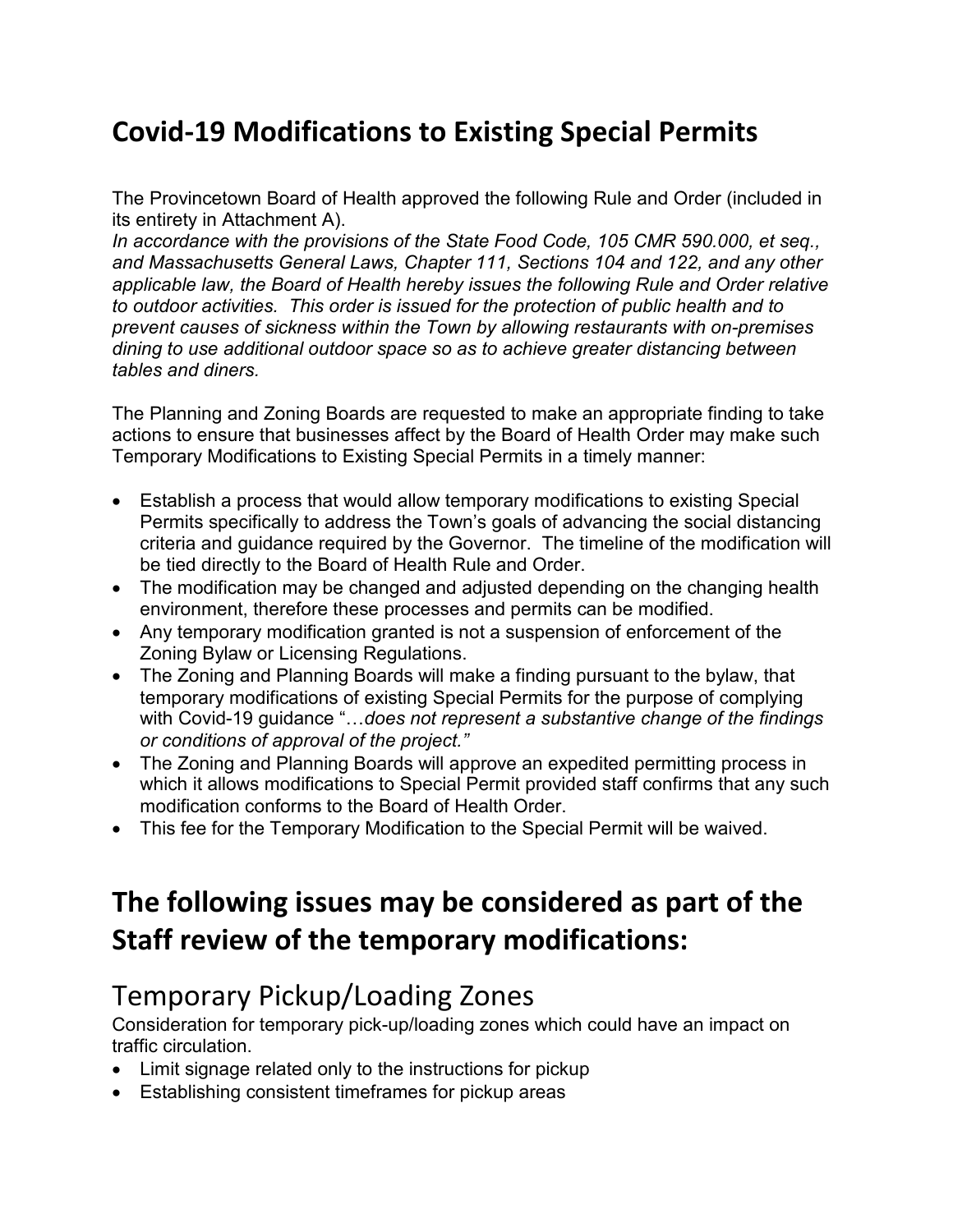## Relaxed Signage Regulations

Temporary signage should be limited to the purpose of facilitating the social distancing goals and should not be used specifically to exceed the sign area requirements.

- Limiting signage ensuring it is COVID-19-related to alert customers that they are open and to follow social distancing protocol
- Temporary window signage and sandwich board signage (depending on available space) focused on the need to operate safely.
- Ensuring circulation on sidewalks, streets, and elsewhere is not impeded
- Ensuring signage does not inhibit vehicle sight lines and safety
- Possibly limiting the size of signage, such as how much of store façade or window area can be covered by temporary signage
- No additional illumination for temporary signage

## Flexible Indoor/Outdoor Restaurant Seating

- To ensure safe social distancing while dining, food service establishments would create new outdoor seating areas or increase the amount of permitted outdoor seating in order to create more space between tables.
- Does not allow an increase in overall seating or an increase to the assigned Title 5 flow for any property or business.
- Availability of outdoor space adjacent to the business on the property or in an adjacent parking area
- Considered on an adjacent parcel, sidewalk or beach area only on a case by case basis and with a higher level of scrutiny.
- If seating is placed in a parking lot, a physical barrier or safe separation of seating areas from vehicle traffic is required, such as bollards or planter boxes, will protect customers from vehicle traffic both on-site/within the parking area and adjacent to the site.
- Proximity to sensitive resources such as adjacent residential units and environmental resources.
- Outdoor Food Preparation is not allowed unless specifically authorized by the Health Department.
- At this time approval of an outdoor dining area shall not to be construed as an approval for the alteration or extension of premises where alcoholic beverages are served. The serving or consumption of alcohol outside of the premises of a duly licensed establishment to serve alcohol must be approved by the Licensing Board and the ABCC. If alcohol is permitted in the future, a Temporary Modification approval may be amended to reflect such a change.

### Required Criteria

- $\Box$  Seating Area Plan of the proposed layout for review by the designated town staff with sufficient detail to determine the layout, location, and safety measures proposed
- $\Box$  Dining tables are spaced according to public health guidelines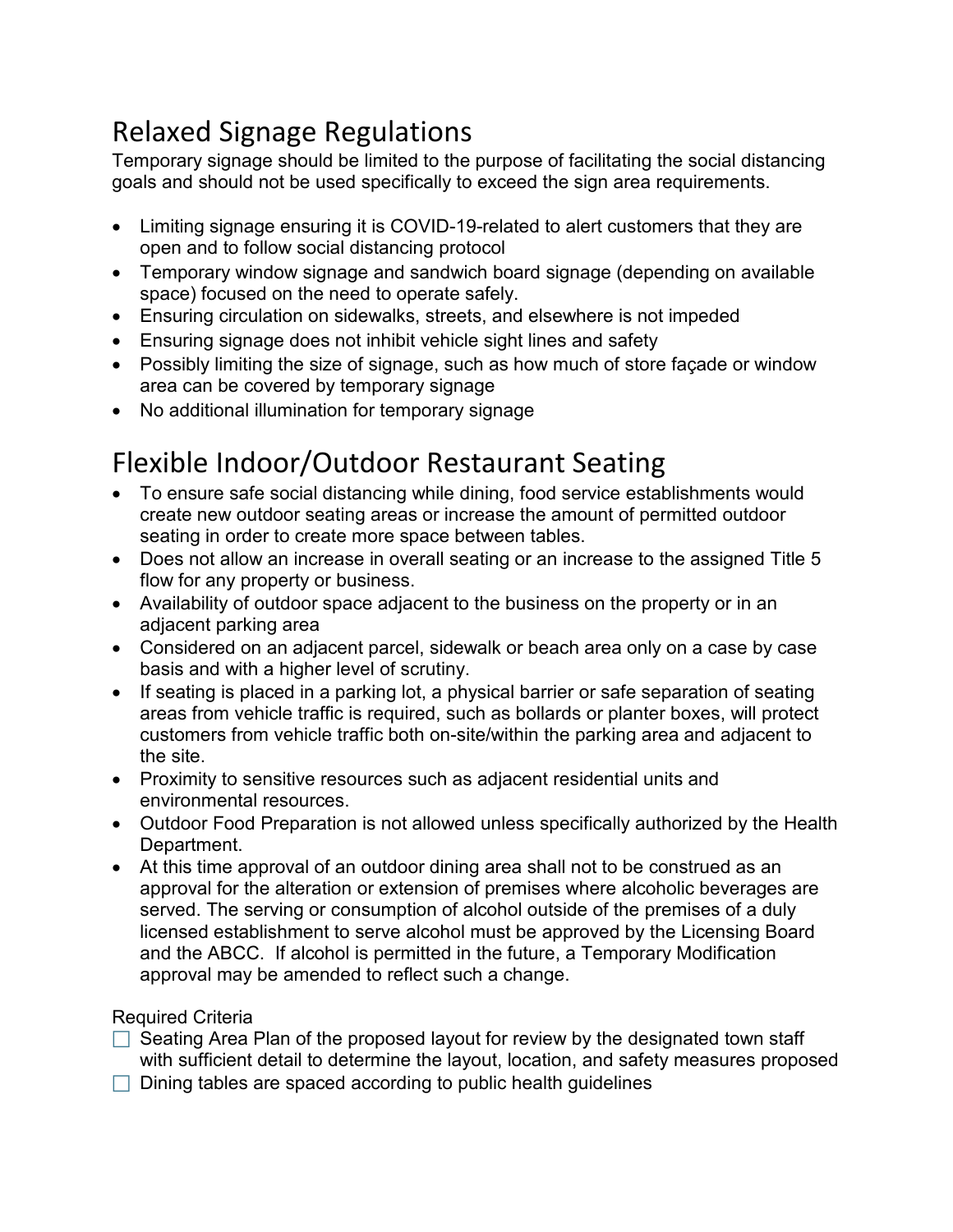- $\Box$  Tables do not block entrances, exits, fire lanes, hydrants, drive aisles, back-up areas, or pedestrian circulation
- $\Box$  Outdoor seating does not block handicapped parking spaces or handicapped access
- $\Box$  A physical barrier or separation, such as bollards or planter boxes, protects customers from vehicle traffic both on-site and adjacent to the site
- $\Box$  The outdoor seating plan meets Fire Department standards, including points of egress, access to fire extinguishers, and tent and awning fire safety ratings, if applicable
- $\Box$  Outdoor dining areas are maintained and free of trash and other debris and include adequate provisions for trash disposal and recycling
- $\Box$  Operating hours do not exceed the hours of indoor seating
- $\Box$  Any additional lighting required for dining areas, must be dark sky compliant and minimal to provide safe access and must be directed onto the site and not overspill onto adjacent properties.

## Outdoor Entertainment Uses

• Due to a lack of current guidance, outdoor entertainment uses are not covered under this approval. Once guidance is provided, a Temporary Modification approval may be amended to reflect such a change.

## Temporary Tents and Covered Areas for Outdoor Uses

- Temporary tents may be used to serve as outdoor retail sales areas, restaurant seating areas, or curbside order and pickup areas.
- Tents will require a tent permit and must demonstrate manufacturers fire spread specifications.
- Tents erected for more than 7 days will require a new Special Permit and may not exceed maximum lot coverage requirements, setback requirements, parking requirements. Existing Special Permits for tent over 180 days may be extended consistent with the purposes of these guidelines.
- Historic District Commission requirements for new temporary structures would be required unless waived by the HDC.

### Required Criteria

- $\Box$  Completed application with a sketch showing the location of the proposed tent on a site plan, size and height of tent, proposed tent material, and a description of how the tent will be used to support business; sketch is detailed enough to show the tent will not interfere with safe site circulation
- $\Box$  Tent material meets fire safety standards
- $\Box$  Tent complies with any height requirements and size requirements established by the town
- $\Box$  If the tent is located within a parking area or immediately adjacent to a roadway, a physical barrier or separation, such as bollards or planter boxes, is used to protect customers from vehicle traffic on-site and adjacent to the site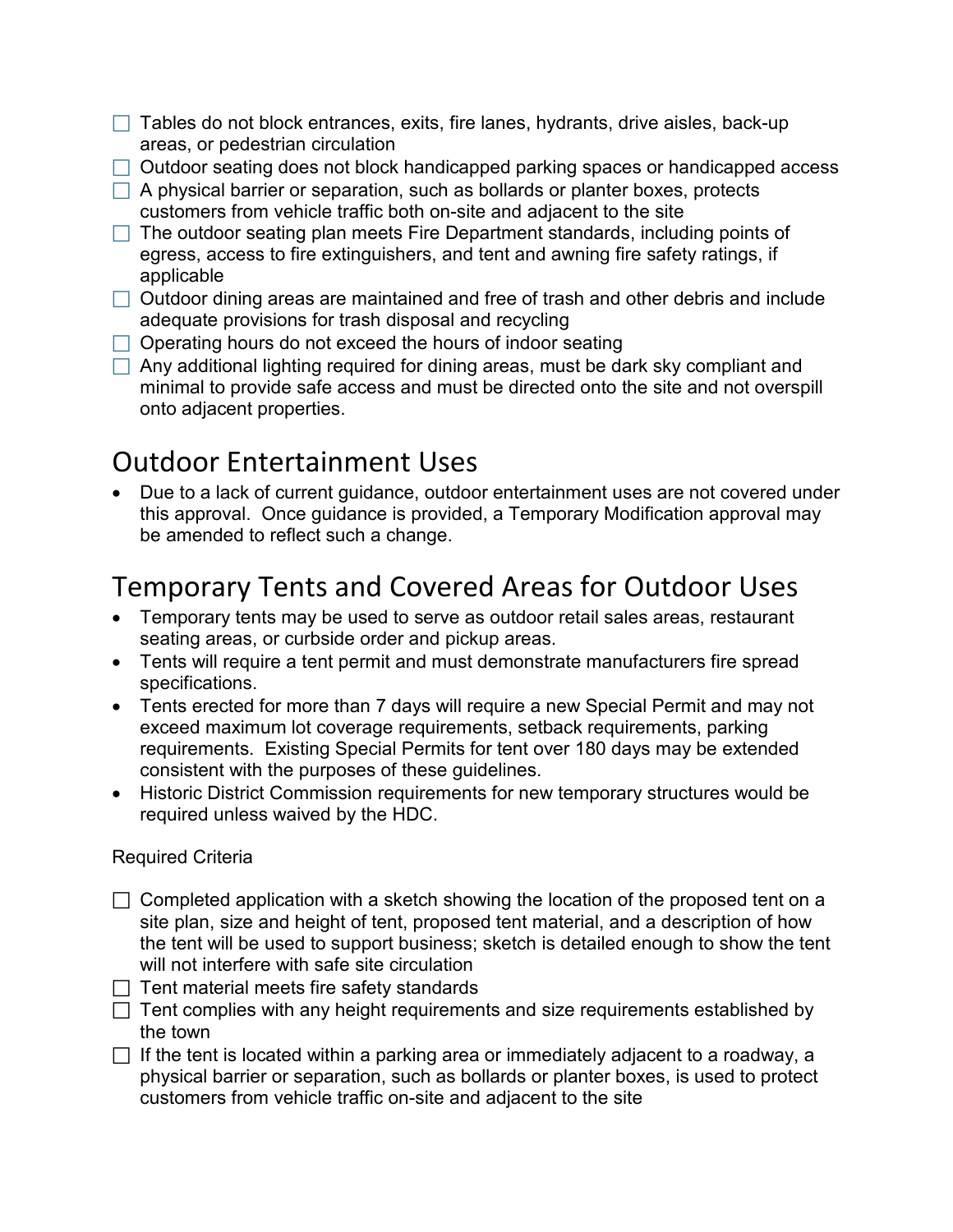- $\Box$  Specifications must be provided for any proposed outdoor heating elements sand must be approved by the Building Commissioner.
- $\Box$  Tent does not obstruct safe parking lot circulation
- $\Box$  Tent does not block handicapped parking spaces or limit handicap accessibility

## Reduced Parking Requirements

- Exiting Special Permits may be modified to reduce the parking requirements to advance the goals of social distancing whether for restaurant seating or outdoor retail display. Property owners may not block handicapped parking areas nor handicapped access.
- New requests for a reduction in parking not associated with an existing Special Permit or Non-conforming situation will require a Special Permit from Zoning.

## Liquor Licenses (for Takeout and Delivery)

During the State of Emergency, Massachusetts has allowed businesses with liquor licenses to sell beer and wine for off-premises consumption. The current order in Massachusetts requires food to be purchased along with the beer or alcohol.

If the State provides further relief or exempts temporary service area changes, then we could permit the expansion of alcohol service into these dining areas. If alcohol is permitted in the future, a Temporary Modification approval may be amended to reflect such a change.

## Outdoor Display of Merchandise

- Existing Special Permits for Outdoor Display of merchandise may be modified consistent with the purposes of these guidelines.
- New Outdoor Display request require Special Permit approval through the Zoning Board of Appeals.
- Limited to private property, merchandise may not be placed on the public sidewalk or encroach into the public way or extend in front of adjacent businesses.
- Displays must not impede pedestrian circulation and are intended to spread out merchandise displays not increase merchandise displays.
- Must be limited to merchandise and types of retail sales that occur within the associated retail establishment.

### Required Criteria

- $\Box$  Completed application with detailed sketch, drawn to scale on a map of the display area, for review by the designated town staff with sufficient detail for staff to determine the layout, location, impacts, and any safety measures proposed
- $\Box$  Tables, tents, display racks, or other objects proposed do not block entrances, exits, fire lanes, hydrants, drive aisles, back-up areas, or safe pedestrian circulation
- $\Box$  May not block handicapped parking areas or handicapped access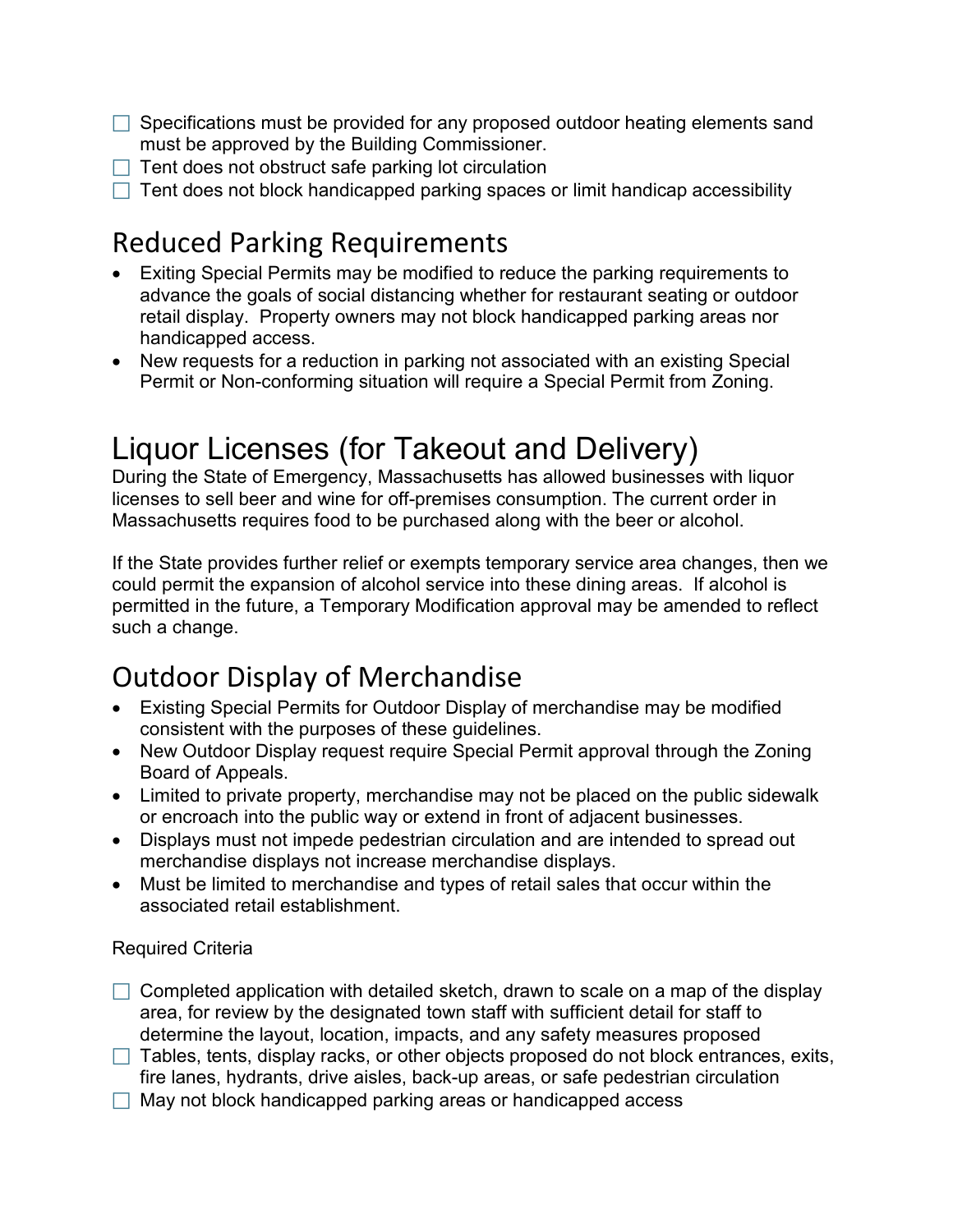- $\Box$  If placed in a parking lot, a physical barrier or separation, such as bollards or planter boxes, will protect customers from vehicle traffic both on-site/within the parking area and adjacent to the site
- $\Box$  The plan meets Fire Department standards, including points of egress, safe circulation, and access to fire extinguishers

## **Application Procedure**

Applications for Temporary Modifications to existing Special Permits shall be submitted to the Community Development Department in the form of a site plan or seating plan as applicable.

The Department will review the application and plan for outdoor seating area plan and will consult with the Health, Licensing, Building, Fire, Police and Zoning Departments.

Seating Area Plans may be "conditionally approved based on seating area, final approval may contingent upon an inspection confirming compliance with valid Orders from the Commonwealth and Provincetown Board of Health regarding restaurants and social distancing."

All plans must comply with any applicable Massachusetts Governor's orders, Massachusetts Department of Public Health orders and guidance documents for social distancing and for food services establishments.

Seating Plans may include additional conditions of approval such as maintenance of the outdoor seating area, trash, or barriers as appropriate. If additional information is needed or a revision to the seating plan is required, they will contact the applicant. Applications shall be submitted on the attached form along with a plan for the outdoor seating area and an insurance certificate as described below.

## **Plan Requirements**

A neatly drawn plan will be submitted depicting the precise area and placement of tables within the dining area, the arrangement of outdoor dining furniture, perimeter fencing, cafe umbrellas, outdoor heaters and any other equipment. Areas designated for picking up take-out food shall also be shown on the plan. '

The restaurant shall follow all other social distancing and virus prevention measures as outlined by the Board of Health, which are not associated with an outdoor seating plan. Smoking is prohibited in all outdoor dining areas. If a restaurant will be utilizing an existing parking lot or yard area, a plan with the same requirements is required. If a temporary tent or similar structure is proposed, approval of the Building Commissioner is required.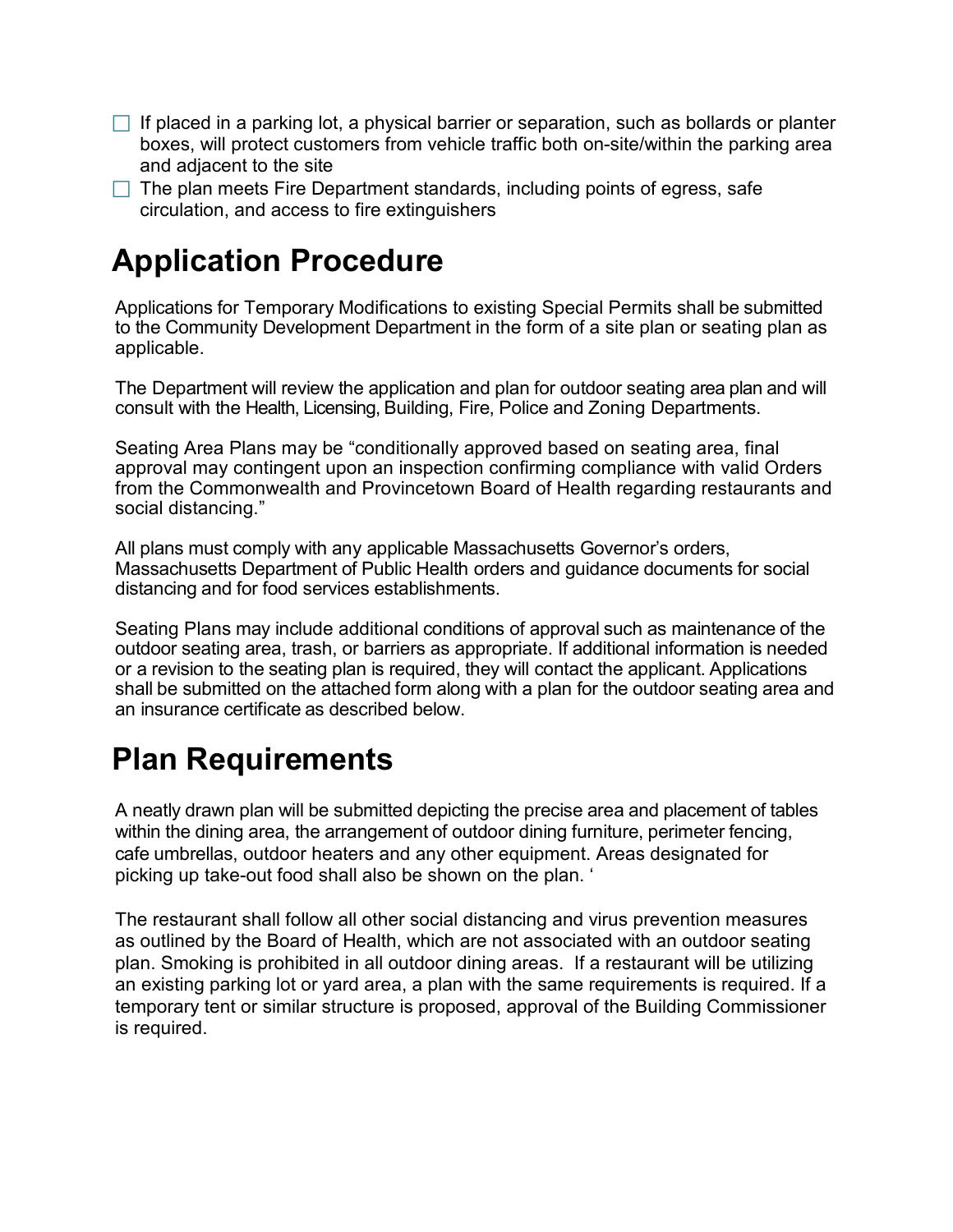# **Proposed Motions**

### **Zoning Board of Appeals Motion (Supermajority):**

### Restaurants:

Pursuant to the Provincetown Zoning Bylaw, Section 5350, I move to issue an amendment and minor modification to the valid Special Permit to allow for compliance with the Town of Provincetown Board of Health Rule and Order on Use of Outdoor Space for On-Premises Dining effective, May 28, 2020 (The "Board of Health Rule and Order") by allowing all restaurants in Provincetown to submit a revised seating plan to the Building Commissioner.

Said amendment and minor modification shall be noted in the file and shall only be valid while the Board of Health Rule and Order is in effect.

### Retail:

Pursuant to the Provincetown Zoning Bylaw, Section 5350, I move to issue an amendment and minor modification to the valid Special Permit to allow for compliance with the Commonwealth of Massachusetts Governor's Order Prohibiting Gatherings of More Than 10 People (COVID-19 Order No. 13) by allowing any retail establishment with an existing Outdoor Display Special Permit to submit a revised outdoor display plan to the Building Commissioner.

Said amendment and minor modification shall be noted in the file and shall only be valid while COVID-19 Order 13 is in effect.

### **Planning Board Motion (Majority):**

Pursuant to the Provincetown Zoning Bylaw Section 4040, I move to issue an amendment and minor modification to the valid Site Plan to allow for compliance with the Town of Provincetown Board of Health Rule and Order on Use of Outdoor Space for On-Premises Dining effective, May 28, 2020 (The "Board of Health Rule and Order") by allowing all restaurants in Provincetown to submit a revised seating plan to the Building Commissioner:

Said amendment and minor modification shall be noted in the file and shall only be valid while the Board of Health Rule and Order is in effect.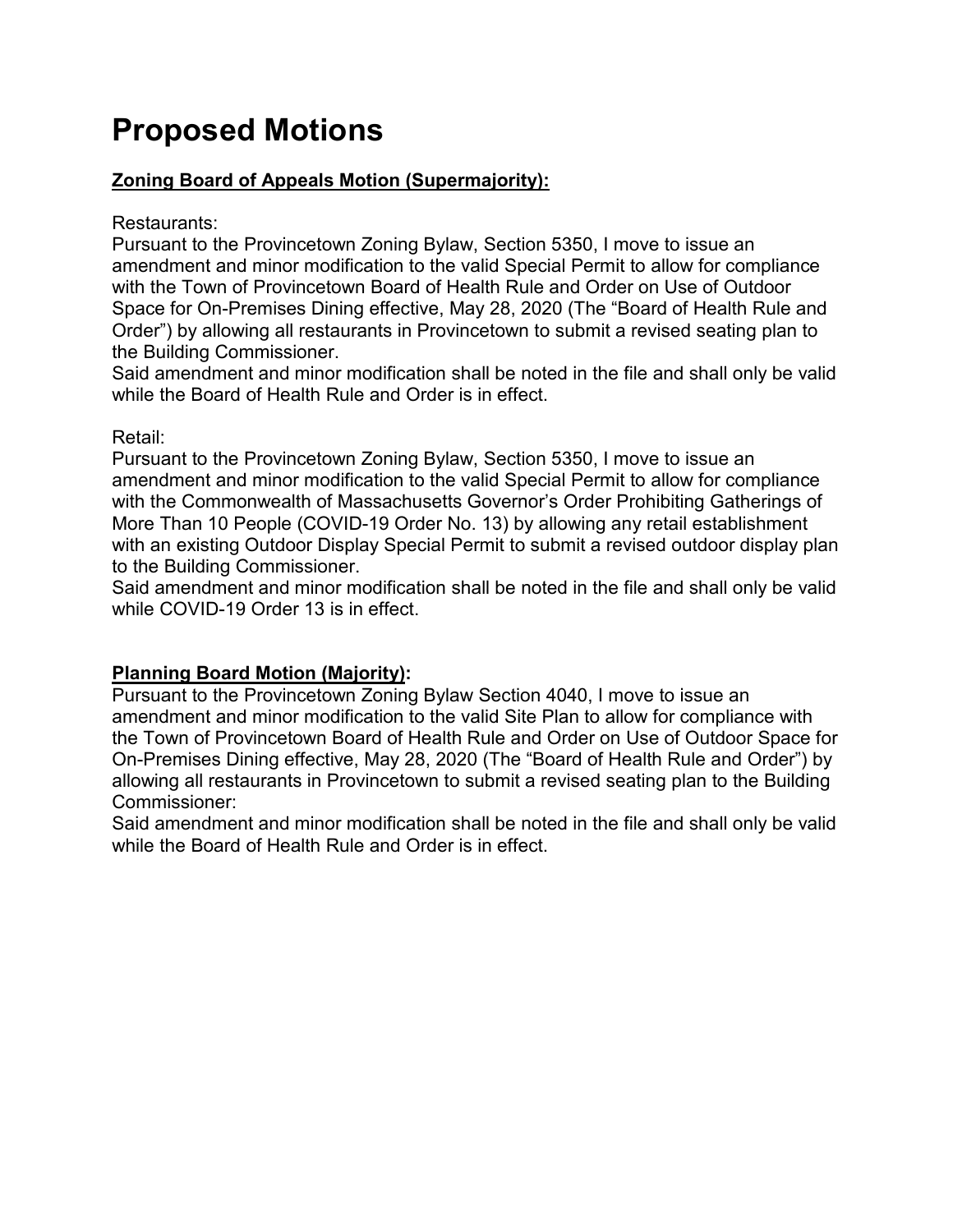ATTACHMENT A

### TOWN OF PROVINCETOWN BOARD OF HEALTH

#### RULE AND ORDER ON USE OF OUTDOOR SPACE FOR ON-PREMISES DINING

### EFFECTIVE MAY \_\_, 2020

In accordance with the provisions of the State Food Code, 105 CMR 590.000, et seq., and Massachusetts General Laws, Chapter 111, Sections 104 and 122, and any other applicable law, the Board of Health hereby issues the following Rule and Order relative to outdoor. This order is issued for the protection of public health and to prevent causes of sickness within the Town by allowing restaurants with on-premises dining to use additional outdoor space so as to achieve greater distancing between tables and diners.

It is hereby ordered that restaurants with food permits authorizing the service of food for consumption on the premises shall hereinafter be authorized to expand their premises to accommodate outdoor dining on decks or in parking lots, subject to the following requirements:

1. Restaurants with permits that have designated outdoor areas may continue to use those areas and are not subject to the requirements of this Order.

2. Permit holders wishing to expand their premises to include outdoor dining areas, shall make written application to the Board of Health and shall receive the approval of the Board or its authorized agent prior to using any outdoor dining space.

3. The application shall include a plan showing the location of the proposed dining area, the size of the dining area, the number of seats and tables that will be located in the dining area, and any other information required by the Board or its agent.

4. Approval to use an outdoor dining area shall not result in an increase in the number of seats authorized for the premises; such that the number of seats permitted inside the establishment shall be reduced by the number of seats allowed outside the establishment.

5. The permit holder shall demonstrate a legal right of access to the proposed outdoor space, either through ownership, lease or written permission of the owner. Under no circumstance shall outdoor dining be allowed on any public sidewalk, within the Town's public right of way or on any other Town-owned property, unless approved by the Select Board, in writing.

6. The permit holder shall be responsible for obtaining any necessary approvals from the Board of Appeals, and/or the building department.

7. If the establishment intends to serve alcohol in the outdoor area, the permit holder shall apply for and receive approval of an alteration of premises from the Licensing Board and the ABCC.

8. If the establishment intends to use the outdoor area for entertainment, the permit holder shall obtain a permit from the Licensing Board.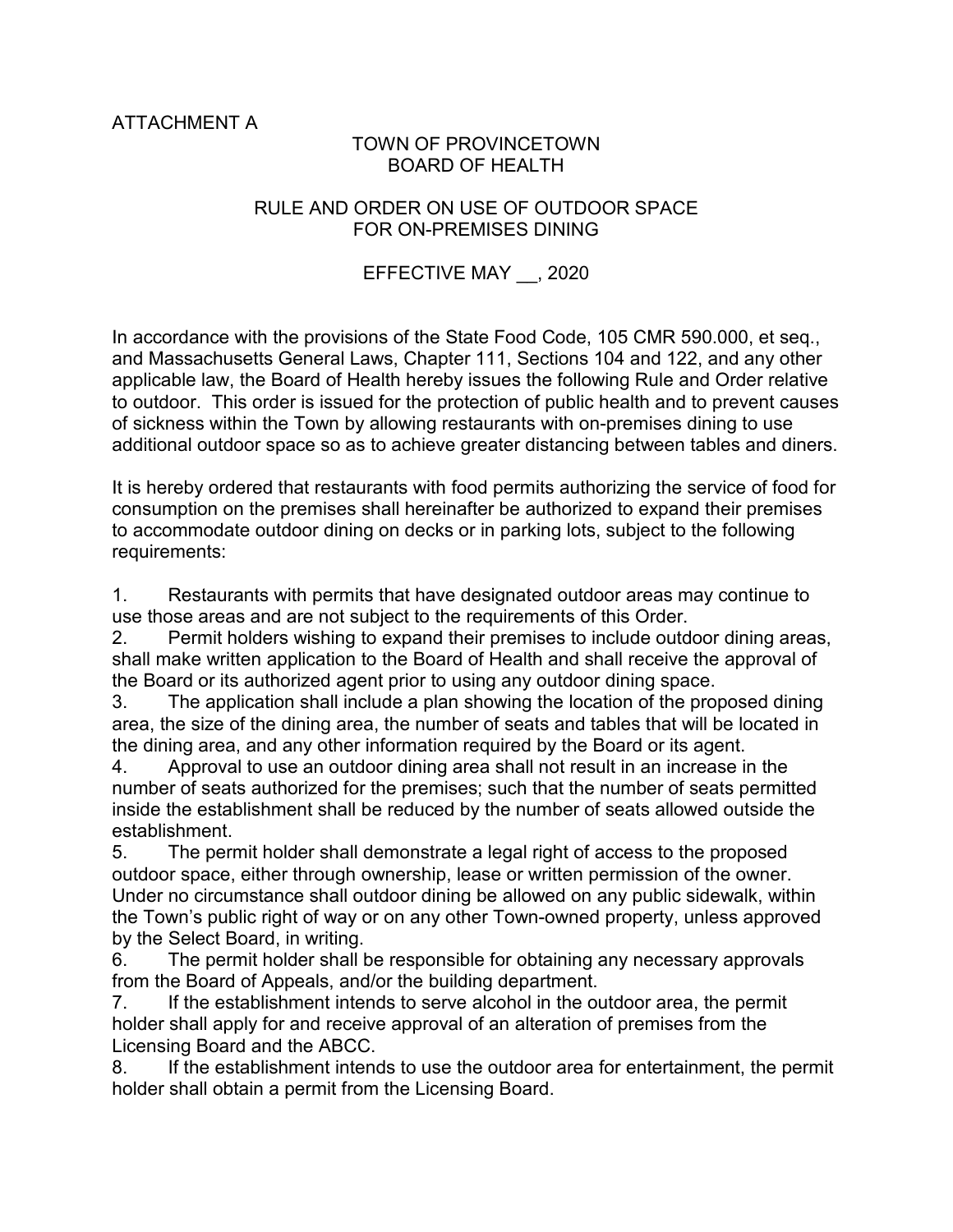9. The outdoor area shall physically abut the primary premises, such that wait staff and patrons shall not have to cross streets, private property or parking lots to access the outdoor area.

10. The outdoor area shall be physically designated with ropes, fencing or other barriers and no space outside the designate area shall be used for dining purposes.

11. The permit holder shall comply with and enforce all rules, orders and guidance of the Governor, the Department of Public Health and the Town of Provincetown Board of Health relative to COVID-19 safety measures, including but not limited to gathering size limits, physical distancing, and face covering requirements.

12. The permit holder shall be solely responsible for sanitizing the tables and chairs after each use, cleaning the outdoor area and securing tables, chairs and equipment when the area is not in use.

13. All other regulations and permit conditions, including hours of operation, shall remain in effect, and the outdoor areas shall be subject to inspection by agents of the Board of Health.

14. The Board of Health reserves the right to impose additional requirements on a case-by-case basis as may be necessary to protect public health, safety and welfare. 15. This Order shall be enforced by the Board of Health, or its authorized agent in the same manner that the requirements of the Food Code and other Board of Health regulations are enforced, including but not limited to permit suspension or revocation and/or the imposition of fines.

16. This Order shall take effect when the Governor authorizes on-premises dining at restaurants and it shall expire and the use of all outdoor seating areas shall cease and be decommissioned on  $\qquad \qquad$  or by further order of the Board of Health.

17. Copies of this Order and any other notices required by this Order shall promptly be: (1) made available at the Provincetown Hall; (2) posted on the Town Website; and (3) provided to any member of the public requesting a copy of this Order; and (4) shall, as soon as reasonably possible following the adoption of the same, be provided to the Cape Cod Times, Provincetown Banner, and the Provincetown Independent.

18. If any provision of this order or the application thereof to any person or circumstance is held to be invalid, the remainder of the Order, including the application of such part or provision to other persons or circumstances, shall not be affected and shall continue in full force and effect. To this end, the provisions of this Order are severable.

19 Whoever violates any provision of this Order may be penalized by indictment or on complaint brought in the district court. Except as may be otherwise provided by law and as the district court may see fit to impose, the maximum penalty for each violation or offense shall be one thousand dollars (\$1,000). Each day or portion thereof shall constitute a separate offense. If more than one, each condition violated shall constitute a separate offense. The Board of Health may seek to enjoin violations thereof through any lawful process, and the election of one remedy by the Board of Health shall not preclude enforcement through any other lawful means.

20 This Order may be enforced as a regulation of the Board of Health by the Provincetown Health Director, Assistant Health Officer, Agent of the Board of Health, and/or any Police Officer of the Town of Provincetown.